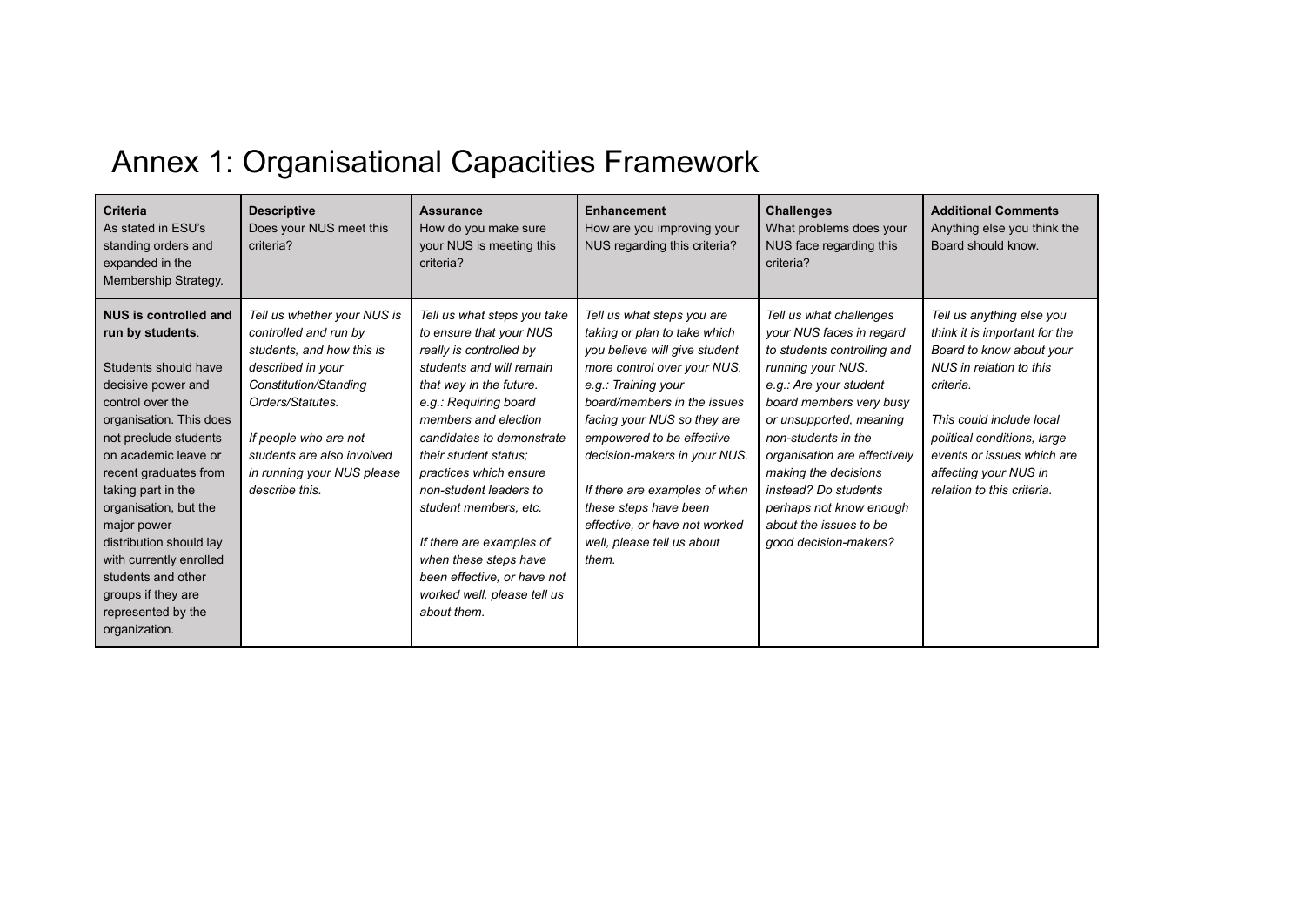| <b>NUS holds</b><br>democratic elections<br>and runs on a<br>democratic basis.<br>Transparent, frequent,<br>cyclical and<br>non-corrupted<br>democratic elections<br>should be an essential<br>part of every NUS.<br>Student voters should<br>have access to all the<br>information necessary<br>to run or to cast their<br>votes in a meaningful<br>manner. Democratic<br>decision-making on<br>day-to-day issues must<br>be assured. | Tell us about how your NUS<br>uses democratic processes<br>to elect leaders, decide<br>policy and set the direction<br>for the organisation.<br>If there are decisions which<br>are taken in a way which<br>you do not consider<br>'democracy' please also<br>describe these and how<br>those decisions are made.                                                                      | Tell us what steps you take<br>to ensure that decisions<br>taken in your NUS are as<br>democratic as possible.<br>e.g.: What practices do<br>you use to keep your<br>leaders accountable to the<br>membership and make<br>sure decisions are<br>transparent? How do you<br>make sure your<br>democracy is open to all<br>your members including<br>marginalized groups?<br>If there are examples of<br>when these steps have<br>been effective, or have not<br>worked well, please tell us<br>about them. | Tell us what steps you are<br>taking or plan to take which<br>you believe will make your<br>NUS more democratic,<br>transparent and accountable.<br>e.g.: Changes to the way you<br>make policy decisions so that<br>a more representative<br>selection of students have<br>greater involvement; changes<br>to election rules that make<br>you democracy accessible<br>and fair, etc.<br>If there are examples of when<br>these steps have been<br>effective, or have not worked<br>well, please tell us about<br>them. | Tell us what challenges<br>your NUS faces in regard<br>to being democratic and<br>transparent.<br>e.g.: Do some of your<br>members have less<br>access to your democracy<br>because of financial or<br>logistical barriers? Are<br>there times when<br>democratic<br>decision-making is<br>suspended for some<br>practical reason? Do your<br>members always respect<br>the democratic procedures<br>or has your NUS<br>sometimes had problems<br>with cheating.<br>rule-breaking or lack of<br>faith in the democratic<br>process? | Tell us anything else you<br>think it is important for the<br>Board to know about your<br>NUS in relation to this<br>criteria.<br>This could include local<br>political conditions, large<br>events or issues which are<br>affecting your NUS in<br>relation to this criteria. |
|----------------------------------------------------------------------------------------------------------------------------------------------------------------------------------------------------------------------------------------------------------------------------------------------------------------------------------------------------------------------------------------------------------------------------------------|----------------------------------------------------------------------------------------------------------------------------------------------------------------------------------------------------------------------------------------------------------------------------------------------------------------------------------------------------------------------------------------|-----------------------------------------------------------------------------------------------------------------------------------------------------------------------------------------------------------------------------------------------------------------------------------------------------------------------------------------------------------------------------------------------------------------------------------------------------------------------------------------------------------|-------------------------------------------------------------------------------------------------------------------------------------------------------------------------------------------------------------------------------------------------------------------------------------------------------------------------------------------------------------------------------------------------------------------------------------------------------------------------------------------------------------------------|-------------------------------------------------------------------------------------------------------------------------------------------------------------------------------------------------------------------------------------------------------------------------------------------------------------------------------------------------------------------------------------------------------------------------------------------------------------------------------------------------------------------------------------|--------------------------------------------------------------------------------------------------------------------------------------------------------------------------------------------------------------------------------------------------------------------------------|
| <b>NUS is</b><br>representative.<br>NUS is built on solid<br>ground with legitimacy<br>coming from students,<br>NUS should represent<br>a large number of<br>students and at the<br>same time have at<br>least an ambition to<br>influence national<br>higher education<br>policies. In its<br>advocacy work and<br>projects, the                                                                                                      | Tell us about the<br>representative structure of<br>your NUS: which students<br>in your country you<br>represent, how they are<br>represented and also if<br>there are any students<br>which are deliberately or by<br>circumstance not<br>represented by your NUS.<br>If there are formal<br>representative roles your<br>NUS carries out (e.g.: seats<br>in your country's Education | Tell us what steps you take<br>to make sure your NUS is<br>as representative of its<br>membership.<br>e.g.: Do you track<br>engagement with different<br>groups of students to<br>ensure nobody is left out,<br>or do specific work with<br>marginalized groups?<br>If there are examples of<br>when these steps have<br>been effective, or have not<br>worked well, please tell us<br>about them.                                                                                                        | Tell us what steps you are<br>taking or plan to take which<br>you believe will make your<br>NUS more representative,<br>and more effectively<br>represent your students to<br>external decision-makers.<br>If there are examples of when<br>these steps have been<br>effective, or have not worked<br>well, please tell us about<br>them.                                                                                                                                                                               | Tell us what challenges<br>your NUS faces in regard<br>to being representative.<br>e.g.: Are there some<br>groups of students who<br>cannot be represented by<br>your NUS? Is the<br>legitimacy of your NUS'<br>representative role<br>sometimes questioned by<br>the government? Is your<br><b>NUS</b> sometimes<br>competing with other<br>organisations that claim to<br>represent students?                                                                                                                                     | Tell us anything else you<br>think it is important for the<br>Board to know about your<br>NUS in relation to this<br>criteria.<br>This could include local<br>political conditions, large<br>events or issues which are<br>affecting your NUS in<br>relation to this criteria. |